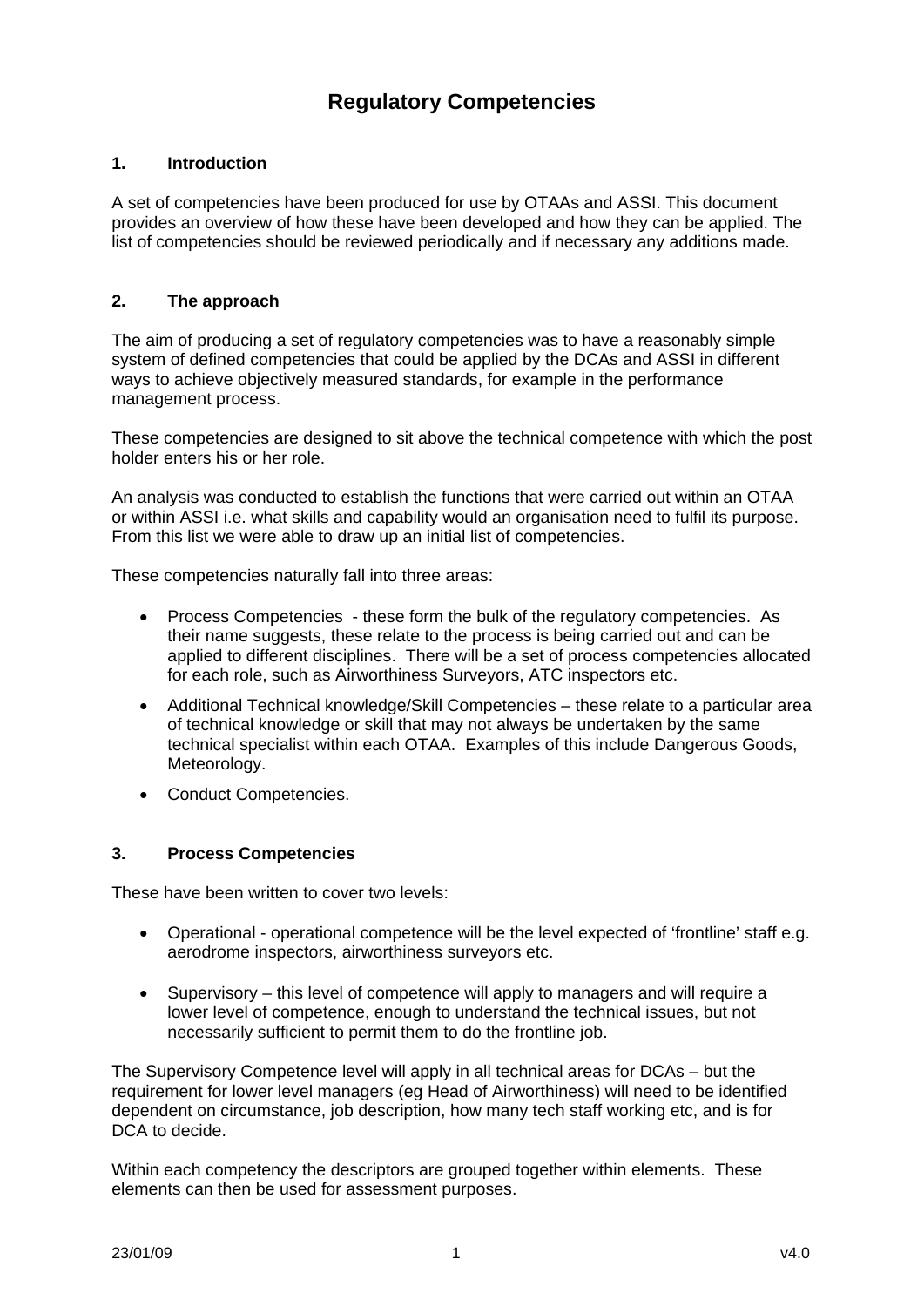The current list of process competencies is shown below.

| <b>Process Competencies</b>                   |
|-----------------------------------------------|
| Product/equipment Approvals and Certification |
| <b>Organisation Approval</b>                  |
| <b>Audits and Assessments</b>                 |
| Assessment of QMS                             |
| OTARs and legislation                         |
| Analysis                                      |
| Assessment of Safety Management Systems       |
| Enforcement                                   |
| <b>Personnel Licensing</b>                    |
| Examinations                                  |
| <b>Human Factors</b>                          |
| <b>Technical Procedures</b>                   |

### **4. Additional Technical Knowledge/Skills Competencies**

These specialist technical areas will be dependent on job description. For example, the oversight of SAR arrangements could be done by different disciplines e.g. ATC, Flight Ops etc – and may be included in an individual's job description on the basis of their past activity.

These have been developed with one level.

- Wildlife Hazard Management
- Aircraft Fuelling and Fuel installation management
- Meteorology
- Search and Rescue
- Aeronautical Information Service
- Dangerous Goods
- Quality management System Development and Maintenance
- PANS-OPS for Aircraft Operations
- Oversight of Rescue and Firefighting Regulation
- Rescue and Fire Fighting Regulation
- Management
- Training

#### **5. Conduct Competencies**

These are applicable to all staff and relate to the conduct that is expected. The list of conduct competencies is:

- Cultural awareness
- Teamwork
- Communications

#### **6. Competency Profiles**

Each job will require regulatory process competencies and conduct competencies. It may also contain technical knowledge/skills competencies. The level of process competency will also be defined.